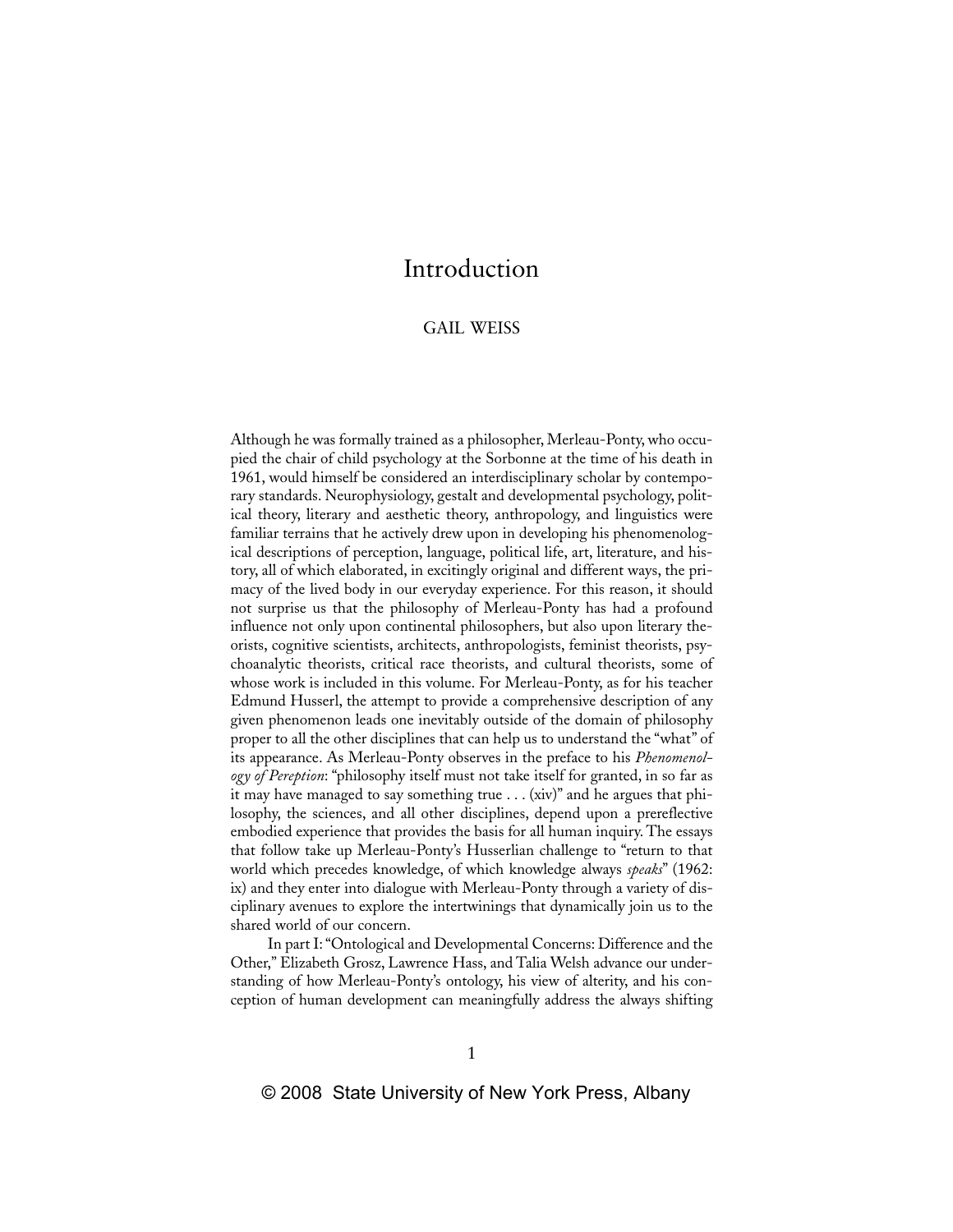#### 2 *Gail Weiss*

boundaries between self and other, as well as between bodies and the world they inhabit. In "Merleau-Ponty, Bergson, and the Question of Ontology," Grosz reveals fundamental affinities between Merleau-Ponty's ontological conception of the flesh and Henri Bergson's ontology of becoming. Regarding the feminist implications of their work, Grosz argues that:

Merleau-Ponty and Bergson, while being unable to account for or elaborate new concepts of woman or the feminine, may nevertheless prove indispensable in helping to formulate how we might know differently, how we might challenge and replace binarized models (of subject and object, self and object, consciousness and matter, nature and culture) with concepts of difference, what the objects of our representational and epistemological practices might be if they were undertaken with this concept of difference, the difference in being that is becoming, the difference in subjectivity that is biological openendedness, this difference in the world that is life, were a guiding principle. (26)

By tracing the enduring influence of Bergson on Merleau-Ponty, and by emphasizing their relevance for theorizing difference as becoming, biological openendedness, and life, Grosz brings both authors into a twenty-first-century conversation about difference that has only just begun.

Lawrence Hass engages Merleau-Ponty in a productive dialogue with another of his French interlocutors, namely, Emmanuel Levinas. In Hass's essay, the notorious "problem of the other," a problem that has haunted philosophy at least since the Ancient Greeks but which has been an especially salient concern for phenomenologists, is addressed through an exploration of the productive tensions in Levinas's and Merleau-Ponty's respective views of the ontological and ethical implications of intersubjective existence. Both Levinas and Merleau-Ponty, Hass argues, have creative and substantive contributions to make to our understanding of the complex relationships we sustain with others: "Levinas," he claims:

teaches of the binding of these relationships, of the responsibility that flows toward others from our shared mortality, of the myriad ways our ipseity is called into question by the frank regard and appeal of others. He stresses the distance between self and other that cannot be consumed, and so illuminates the very nature of generosity and respect. And yet Merleau-Ponty reminds us of another binding: that the self and others are intervolved in living experience through the interanimation of flesh and behavior. These "intersubjective" relations aren't the stuff of totality and they don't eliminate the differences between us. They are, instead, the very possibility of contact and community, the opening approach to transcendent others who live and breathe, suffer and perish in their bodies and not outside of them. (40–41)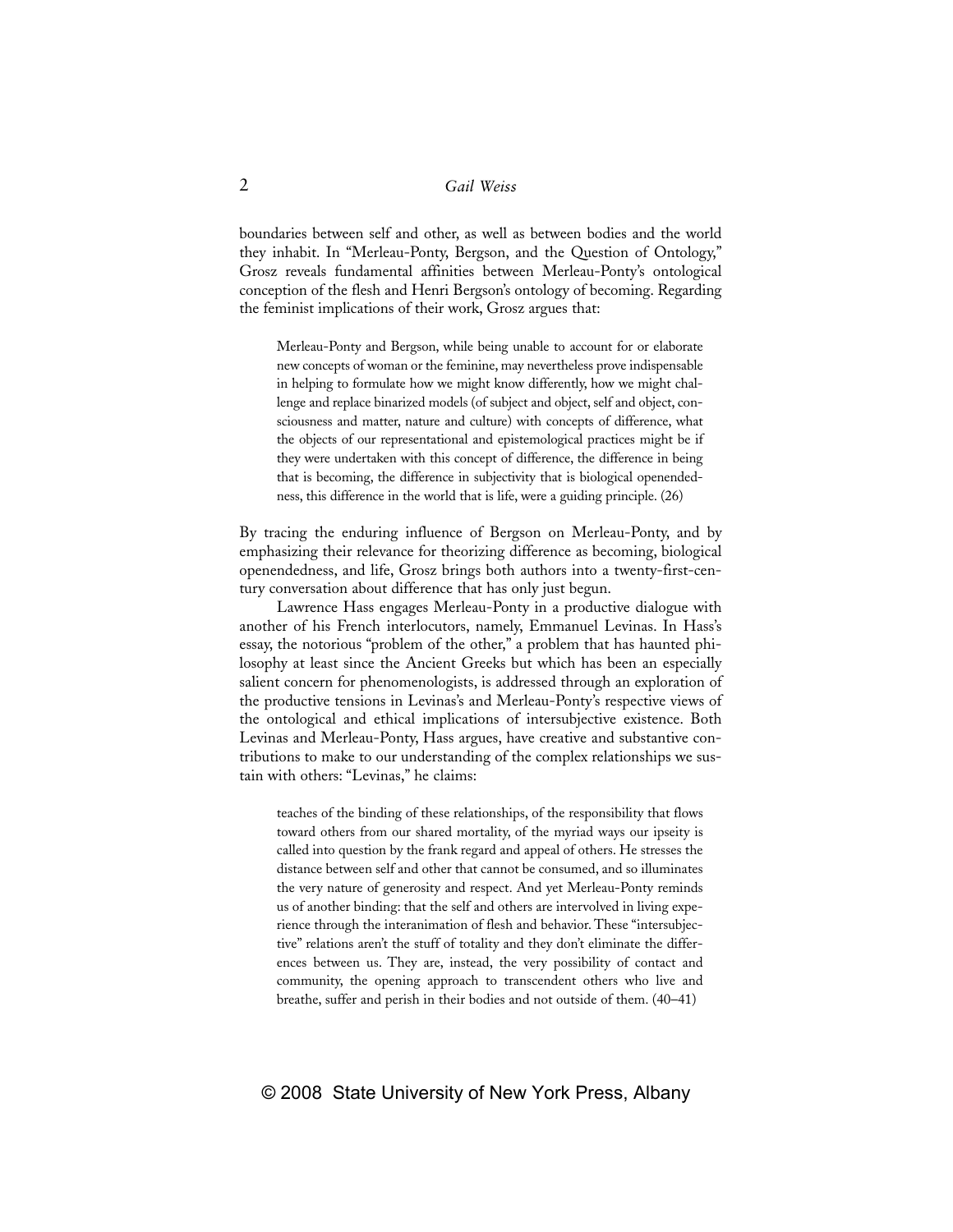While both Hass and Grosz's essays reveal, albeit in different ways, the continued importance of Merleau-Ponty's work for contemporary scholars who are committed to an ontology of difference and becoming, Talia Welsh's essay, which concludes part I, turns directly to the question of gendered bodies, specifically Merleau-Ponty's discussion of female embodiment and development in his 1949–1952 Sorbonne lectures in psychology. Welsh seeks to address persistent feminist criticisms of Merleau-Ponty's allegedly masculinist account of human embodiment and to show how the complex intertwining of physiological factors with cultural norms and stereotypes must be acknowledged and addressed in accounting for the specificity of gendered corporeal experience. Drawing directly upon Merleau-Ponty's insights, Welsh writes: "To live is to breathe, to eat, to move. Through these behaviors we are drawn again and again into a life much larger than our own and required for our own personal flourishing. Pregnancy might be the ultimate reminder of this connection" (56).

In part II, Annemie Halsema takes up this theme of being connected through one's gendered body, to "something that is larger than oneself, being part of a community" through a close analysis of the profound resonances between Irigaray's and Merleau-Ponty's thought (72). Despite Irigaray's very critical response to Merleau-Ponty's work in her chapter, "The Intertwining-The Chiasm" in *An Ethics of Sexual Difference*, Halsema argues that Irigaray offers a "phenomenology in the feminine," a gendered phenomenology that builds upon, rather than opposes, Merleau-Ponty's own phenomenology of the body. Irigaray's phenomenology of sexual difference, Halsema suggests, is not so much a phenomenology of the female body as distinguished from the male body, but rather "a phenomenology that reflects on being two, on relating to the other, in short: a phenomenology that is intersubjective" (76). Halsema shows how Irigaray's understanding of the "negative" dimensions of sexual difference not only serves as the basis for an intersubjective ethics but can also be utilized productively to develop phenomenologies of other embodied differences, thereby helping to combat the charge of essentialism that has so often been leveled against Irigaray for privileging sexual difference.

Bruce Young introduces the term "subject-being" in his discussion of Merleau-Ponty and Irigaray, "to designate not the self but a matrix wherein self is related to what is other than it and indeed is constituted in relation to this relation" (85). There are not one but many ways to be related to otherness, Young continues, and "these constitute different forms of subject-being, each of which opens up different possible ways of being a self " (85). Young argues that fear of otherness constitutes the dominant form of subject-being in contemporary Western culture and he creatively demonstrates how the "ontology of noncoincidence" Merleau-Ponty develops in his later work offers a positive, alternative conception of otherness that provides the foundation for Irigaray's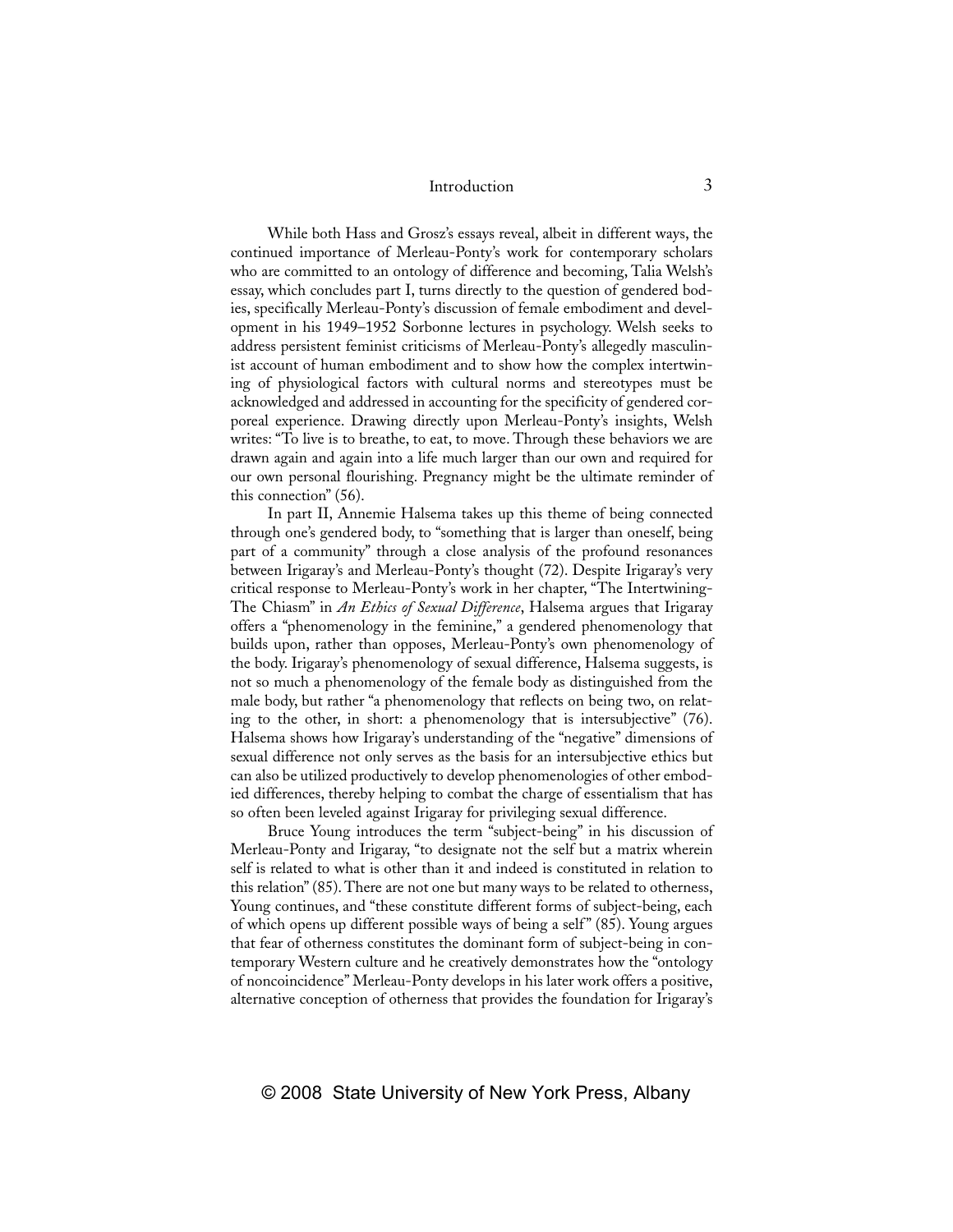#### 4 *Gail Weiss*

own "language of the lips." According to Young, the symbolic that Irigaray proposes "within which it becomes possible to 'speak (as a) woman' is not a semantics private to women, but a syntax that facilitates a dialogue of noncoincidence—that is, effective and articulate interaction between people who are different" (92). By illustrating the close connection between Merleau-Ponty's and Irigaray's projects, despite the latter's privileging of sexual difference and the former's lack of attention to its corporeal significance, both Halsema and Young provide us with new ways of thinking about the ethical implications of the differences that serve to distinguish self from other.

The two chapters that comprise part III of this volume explore the ways in which Marcel Proust and Gertrude Stein respectively enact, through their literature, the chiasmatic relationships Merleau-Ponty describes between the visible and the invisible, and the inside and the outside. Patricia Locke, in "Among the Hawthorns: Marcel Proust and Merleau-Ponty," closely examines Proust's leitmotif of the hawthorns, which first make their appearance at the outset of Volume One of *Remembrance of Things Past, Swann's Way*, "to show how nature gives itself to Marcel as artful, as a living church, as a symbol of life in death, and as an impetus to sexual awakening" (107). Locke eloquently traces the ways in which the visibility of the hawthorns evokes, for the young narrator, the intangible invisibles that are central to his own existence. Chief among these latter is the very movement of temporality itself, the dynamic ways in which the rhythms of the past are taken up in the present and call forth the future; indeed, in homage to Proust, Merleau-Ponty declares: "the *true* hawthorns are the hawthorns of the past" (Merleau-Ponty 1968: 243, quoted in Locke: 107). For Locke, both Proust and Merleau-Ponty reveal that "the truth in art is necessarily screened and partial. It is a wounding that comes from life experiences, but it restores life in an aesthetic transfiguration" (106).

Justine Dymond offers us another means of literary access to the "wounding that comes from life experiences," namely via a journey through several of Gertrude Stein's writings. In the process, she explores both the promise as well as the limits of Stein's own linguistic experiments. Drawing upon Merleau-Ponty's understanding of subjective experience as always informed by the intersubjective horizons out of which it arises, Dymond reveals how Stein disrupts these familiar horizons in her work. More specifically, by reading the "inside" through the "outside," detaching the signifier from the signified, and destabilizing our customary referential assumptions in the process, Stein makes us more aware of the presuppositions that we are continuously making about language, meaning, and the social world in our everyday lives. Dymond uncovers a tension in Stein's work, however, between her attempt to unmoor language and meaning from their sedimented histories so as to produce new interpretative possibilities that are nonheteronor-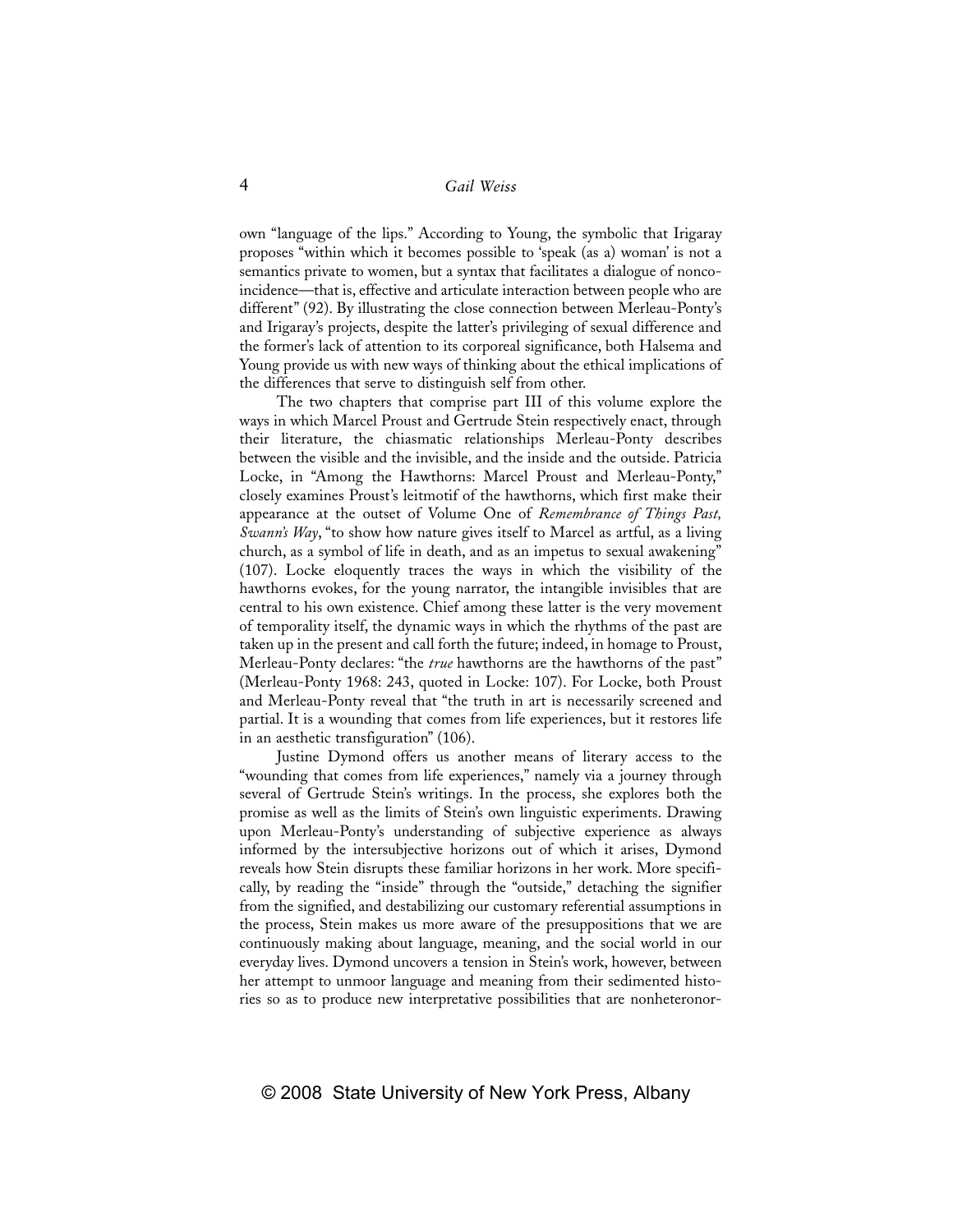mative, and Stein's repeated invocation of racial stereotypes that produce (over)determined and fixed meanings that reinforce the degradation of the racialized other. As Toni Morrison suggests in *Playing in the Dark: Whiteness and the Literary Imagination*, foregrounding and deconstructing an author's uncritical use of racist stereotypes is essential to understanding the continuing pervasiveness and power of such imagery in the western literary tradition. Through Dymond's own recontextualization of Stein's work, we can see how, "Stein's narrators and her formal experimentation cannot fully undo the racially embedded meanings of modernity's racializing legacy" (125). This, in turn, exposes the perils of reifying "the constitutive power of language to construct subjectivity as an inside created by an *othered* outside" (125).

The essays that comprise part IV, "Ethical Challenges: Recognition, Reciprocity, Violence, and Care," are directly concerned with an implicit question raised by Dymond's critical analysis, namely, the extent of our individual and collective responsibility for the types of relationships we sustain with others. Kelly Oliver's chapter, "Beyond Recognition: Merleau-Ponty and an Ethics of Vision," counterposes Merleau-Ponty's view of the chiasmatic relationship between vision and visibility to several of his intellectual interlocutors' view of the gaze and its implications for both subjectivity and intersubjectivity, including Sartre, Hegel, Descartes, Freud, Lacan, Levinas, and Irigaray. Oliver also allows several other voices to enter the conversation, theorists and practitioners who share Merleau-Ponty's "insistence on embodied subjectivity" (175) including J. J. Gibson with his ecological optics, Emile Durkheim and his understanding of social energy, and Dori Laub who introduces the notion of the "inner witness" that developed out of her therapeutic work with other Holocaust survivors. Weaving central insights from these various theorists together, Oliver shows how they help to explain and affirm our infinite "response-ability" not only to other human beings but also to other animals and our environment. Ultimately, Oliver argues for an "ethics of vision" that moves "beyond recognition," beyond the conflictual understandings of the relations between self and other that have marked the phenomenological, existential, and psychoanalytic traditions, thereby opening Merleau-Ponty's own work up to "its own most promising engagements with otherness, and in the spirit of his double-vision, we see that subjectivity itself is necessarily both political and ethical" (149).

Merleau-Ponty, Sally Fischer argues, "has been able to deconstruct the notion of the human being as a transhistorical metaphysical constant, and has opened up an understanding of the body-subject that leaves room for different bodies, or different bodily styles of existence, variously inscribed" (153). She views Merleau-Ponty's conception of the body-subject to be particularly useful for feminist theorists' attempts to move beyond oppressive sex and gender binaries that presume that there are only two possible forms that bodies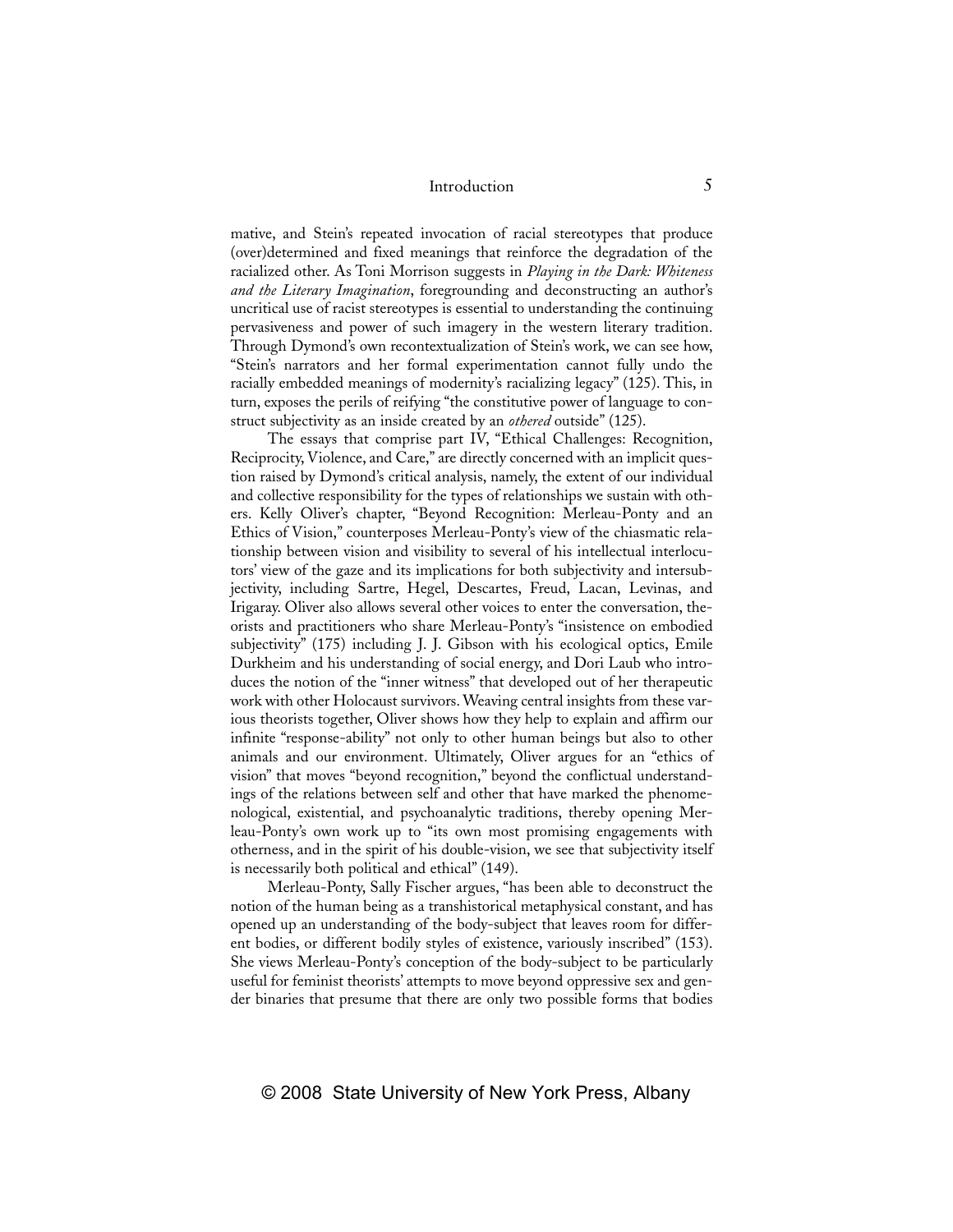may take and two possible styles that they can and should embody. Despite the fact that Merleau-Ponty never published a formal ethics, Fischer claims that "his phenomenology of embodied intersubjectivity . . . can serve as a fruitful ground from which to build an ethics of interpersonal relations" (153). Her chapter focuses on how Merleau-Ponty's understanding of the embodied self as decentered from herself and from others generates, through dialogue, an "ethical pact with the other." This pact, Fischer concludes, "requires that we keep the dialogical circle open to the disruptions of our own perspective by the other, and at the same time, aim to facilitate a non-totalizing dialogical communion in which we can dwell in our sensuous everyday existence" (164).

Greg Johnson shares both Oliver's and Fischer's emphases upon the ethical importance of keeping dialogue open through an acknowledgment of the otherness of the other, and he argues that Merleau-Ponty's concept of reversibility offers an optimal framework for accomplishing this goal. Through a critical examination of the well-known debates between Seyla Benhabib and Iris Marion Young concerning reversibility and reciprocity, Johnson highlights the importance of avoiding the Scylla of solipsism on the one hand (where I am forever trapped within my own perspective), and the Charybdis of a false universality on the other hand (where I presuppose the transparency of others' perspectives and, ultimately, their reducibility to the understanding that I have of them). Ultimately, Johnson argues that an ethic of reciprocity, in a Merleau-Pontian sense, is founded upon a primary relationship of reversibility between myself and the other, and that the latter, as Merleau-Ponty depicts it, and, as feminist philosophers have shown us, "does not assume a completely mutual understanding but recognizes the other in a way that can understand their sufferings so that in our response we can choose to recognize this otherness and not eradicate it" (184–185).

The focus of chapter 11 by Janice McLane is on the ways in which the reciprocity Johnson describes is rendered impossible for women through their active silencing in patriarchy. This produces what McLane calls an "existential stutter," a woman's lived experience of "distance from herself, from other persons, and the world" (194, 198). She distinguishes this oppressive patriarchal silencing of women from the "fecund" silence Merleau-Ponty discusses in *The Visible and the Invisible*, "the silence from which language arises" (200). This latter silence, she argues, requires that we "enter more fully into reversibility, the doubled nature of a self connected to others" (200). Women can achieve this goal, McLane suggests, by "entering the place we already live," that is, by mining the expressive possibilities latent in gendered experience, thereby reclaiming women's voices.

Maurice Hamington shows us how the intertwinings of our bodies with the world and with other bodies, as described by Merleau-Ponty throughout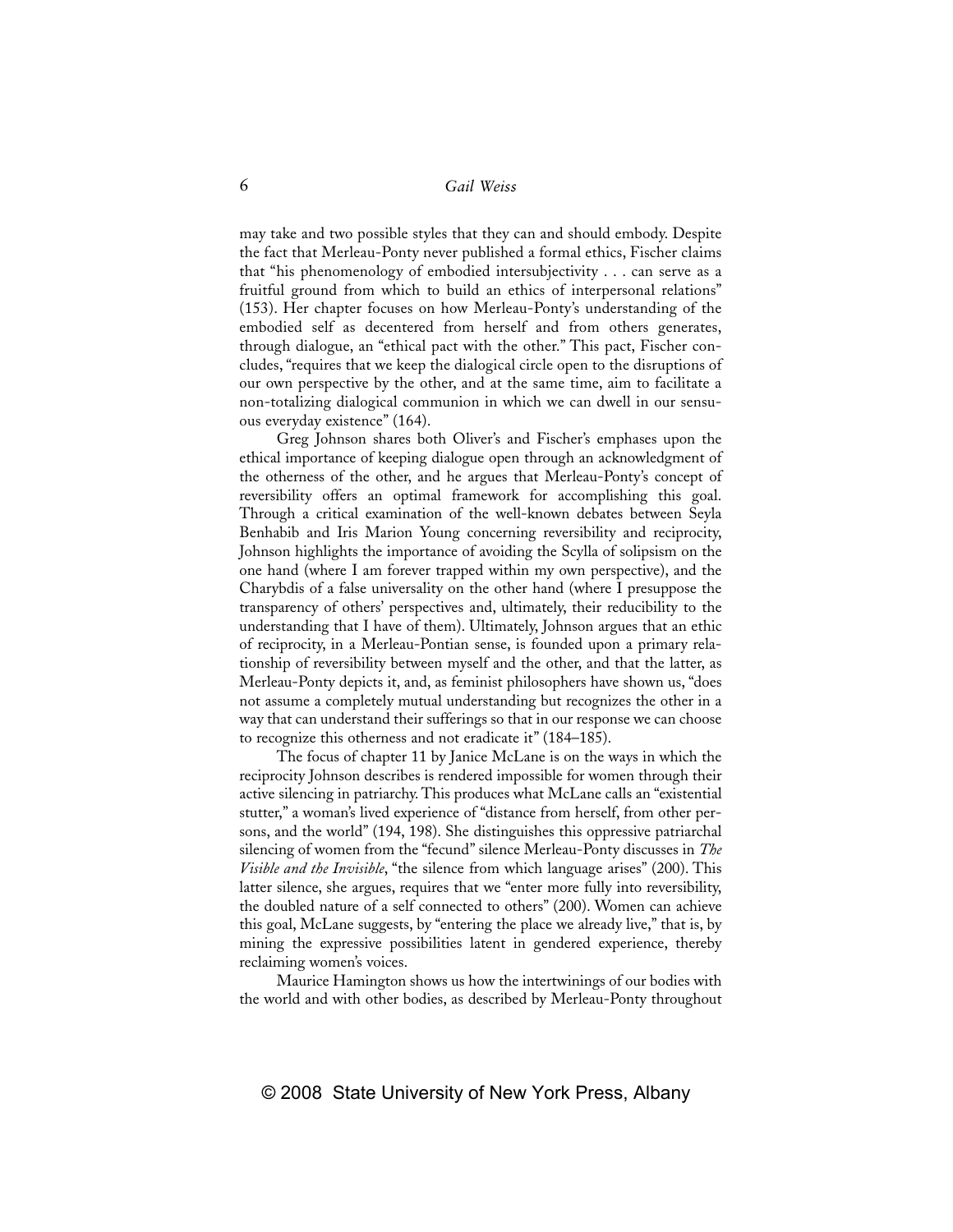his work, is an indispensable resource for contemporary feminist ethics of care. More specifically, Hamington argues that Merleau-Ponty's corporealcentered epistemology itself reveals "the embodied basis of care" (204). By examining closely four key features of this epistemology that Merleau-Ponty discusses in depth, namely, perception, foreground-background focus phenomena, habit, and the flesh, Hamington shows how "Merleau-Ponty's philosophy of the body provides an epistemological foundation for an embodied notion of care" (216). In so doing, Hamington's work complements and adds to the critical insights of Oliver, Fischer, Johnson, and McLane, persuasively demonstrating the important contributions both Merleau-Ponty's earlier as well as his later work can collectively make to contemporary ethical theorizing and praxis.

Part V, "Sedimented Meanings: Conservation and Transformation" focuses on the diverse social forces that help to constitute the meaning of the habits we have formed, our individual and cultural identities, and the buildings whose bodies shelter our own. My chapter, "Can an Old Dog Learn New Tricks? Habitual Horizons in James, Bourdieu, and Merleau-Ponty," explores these authors' oftentimes ambivalent accounts of habit as both necessary to preserve social stability (i.e., maintaining the status quo) and as an equally crucial ingredient in achieving genuine individual and social change. Opening with a passage from Proust in which he identifies habit as a "skilful but slowmoving arranger," I argue that Merleau-Ponty's emphasis on the intersubjective, embodied dimensions of habit offers "a way of accounting for the creative aspects of habit that cannot be done justice to by either James or Bourdieu" (233). And yet, both James and Bourdieu's emphases on habit as a class-based phenomenon enrich Merleau-Ponty's view of the habit-body to give us a more comprehensive picture of how habits function to consolidate as well as potentially transform the meaning of individual, cultural, and social existence.

Rashmika Pandya considers how the meaning of our experience is continually transformed as we become habituated to our world. Following Merleau-Ponty, she describes how stylistic differences among individuals with varying cultural experiences are expressed as unique ways of "singing" the world. Pandya critically analyzes Merleau-Ponty's claim that "one never does belong to two worlds at once" (1962: 187) from an autobiographically informed perspective and argues that it is through the unity of narrative that we construct our identities, identities that perpetually negotiate and integrate cultural differences (without erasing them) into a coherent whole. Influenced by anthropologist Arjun Appadurai's concept of "imaginary identities" that "suggest a space created between cultures and traditions," she argues that "this space is not only apparent in those of us who have left our ancestral homes to create new homes elsewhere but is increasingly the state of all of us in a global world" (243). Pandya offers a close reading of Merleau-Ponty's gestural theory of speech in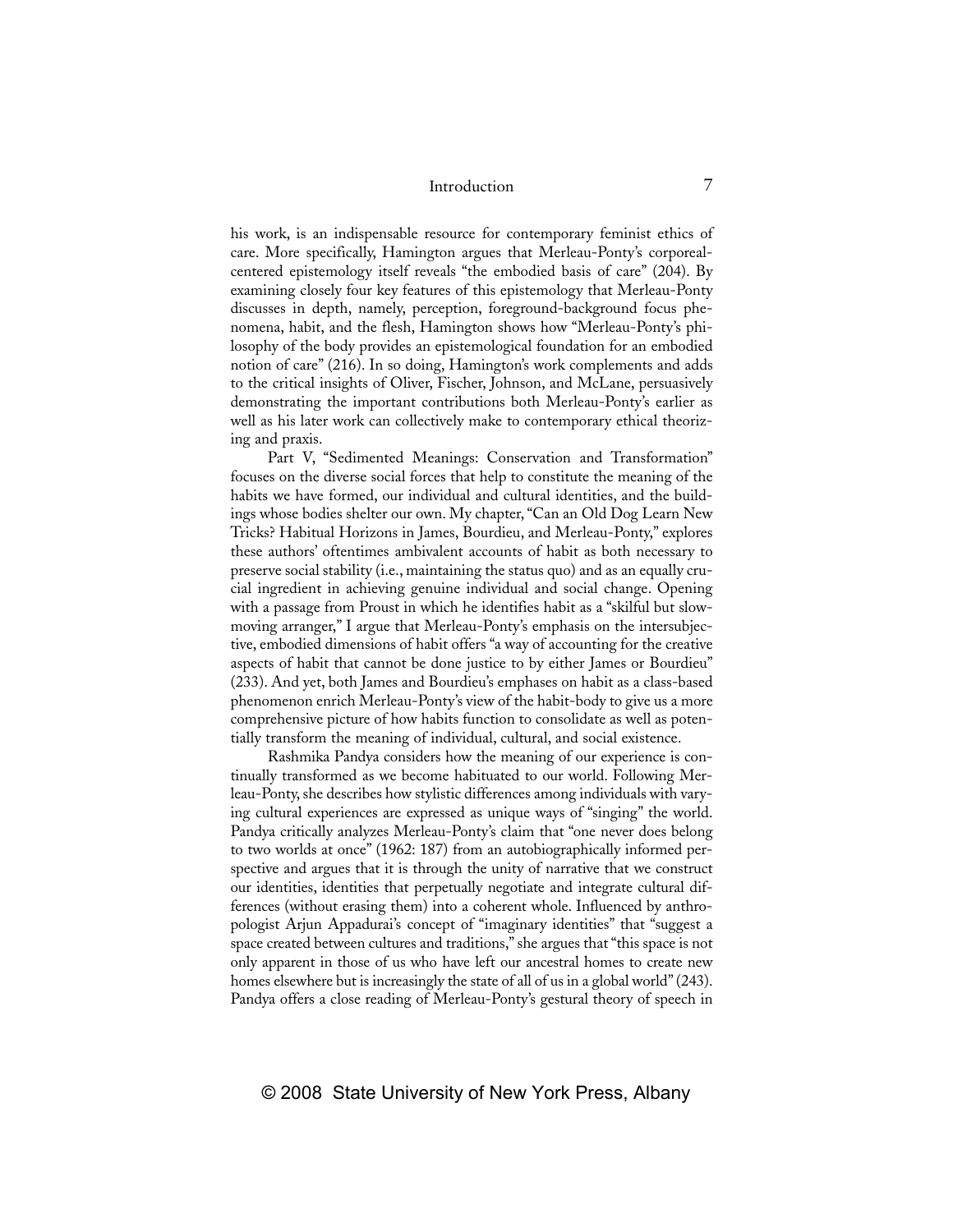order to show how the "expressive function of language always transcends the purely structural aspects of a language" (258). The "'oblique passage' from one language to another," she suggests, "opens the possibility that we may be able to incorporate various worlds in our notion of self " (259).

Rachel McCann's "Entwining the Body and the World: Architectural Design and Experience in the Light of 'Eye and Mind'" is the concluding chapter of the volume and it eloquently reveals the ways in which architects inhabit the (imaginary) spaces they design, integrating past, present, and future, self and other, vision and movement, body and world. McCann cites Merleau-Ponty's reference to painting in "Eye and Mind" as a "carnal echo, a formulation that locates generative power within the active and intersubjective relationship between human beings and the surrounding world" (266) and shows us how architecture itself functions as a carnal echo of our embodied experience in the world, an echo that is differentially repeated across subjects and across time and that reverberates in turn in the durative, dynamic quality of buildings themselves. By creatively extending Merleau-Ponty's insights regarding painters and painting, vision and visibility to architecture, McCann is also able to counter the criticisms of theorists such as Irigaray who take Merleau-Ponty to task for allegedly privileging vision over the other senses. This is because architecture provides a kinaesthetic experience of the building's own depth, its multidimensionality that we access directly not only through vision but through the very movement of our bodies in space, integrating all of our senses and entwining our bodies with the space we inhabit. As McCann illustrates, the carnal echo we experience as we move through the space of the building allows us to interrogate simultaneously "the larger world and the recesses of the self" (265).

As I hope to have demonstrated throughout this introduction, despite the diversity of approaches and themes taken up by the authors in this collection, there are also important resonances that unite the various chapters together. Most notable among them, I would argue, is the importance of Merleau-Ponty's intersubjective ontology as a foundation for contemporary theorizing about bodies, their complex interrelationships with other bodies, and with the world(s) that we jointly (yet differentially) inhabit. The chapters in this volume reveal the enduring influence of Merleau-Ponty's thought not only upon philosophy but also upon feminist theory, literary theory, psychoanalytic theory, cultural studies, and architectural theory and practice. Each essay, in the spirit of Merleau-Ponty's own work, opens up new problems that cannot be anticipated or resolved in advance, but which are dynamically enacted in and through the acts of writing and reading. These interdisciplinary encounters will hopefully find their own "carnal echo" in the reader's experience, revealing the depth and complexity of the "wild being" that, for Merleau-Ponty, unites us to one another in the flesh of the world.